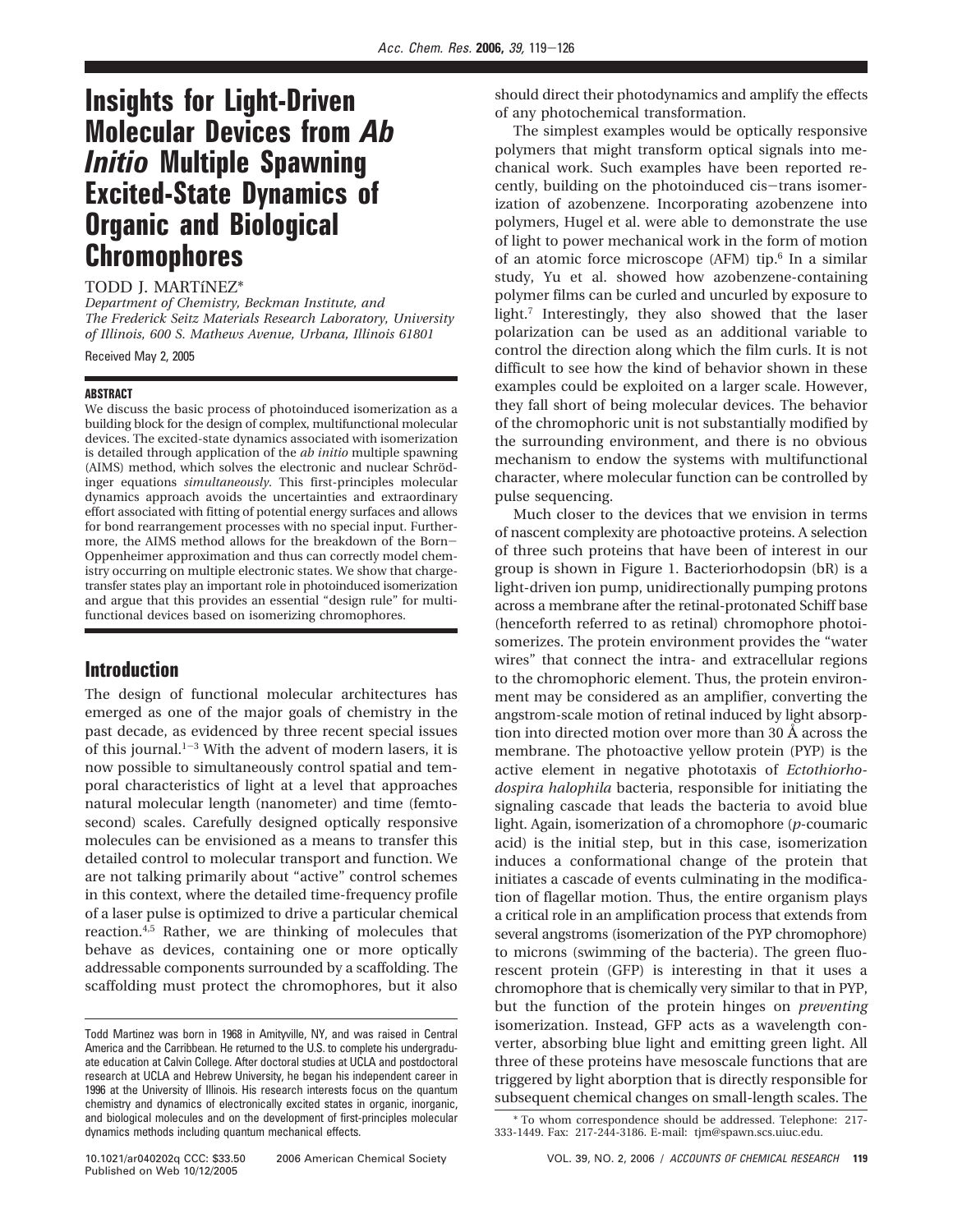

Green Fluorescent Protein  $(GFP)$ 

**FIGURE 1.** Three photoactive proteins that can be considered as rudimentary molecular devices. bR is membrane-bound, while PYP and GFP are aqueous.

protein directs the resulting behavior of the chromophore and amplifies it in a particular way to achieve the desired function. These functionalities are strikingly different, ranging from chemically and directionally specific transport to signaling and wavelength conversion. There has been no evolutionary driving force to persuade biological systems to exploit fine-scale spatio-temporal characteristics of light, because they are always presented with essentially continuous, broadband radiation. However, there is also nothing to prevent the adoption of these systems in such a context.

One might think that the diversity of functionality present in photobiological systems is simply a consequence of the distinct chromophoric units. This scenario is easily dismissed by a comparison of the behavior of various chromophores in solution and protein environments. For example, illumination of the all-*trans* retinal chromophore in solution leads to a mixture of isomerized products, with the dominant one being isomerization about the  $C_{11}$ = $C_{12}$  bond.<sup>8</sup> The quantum yield for photoisomerization is 20%, and the time scale for photoisomerization is greater than  $10 \text{ ps.}^9$  In the bR protein environment, the only photoisomerization product is *cis* about the  $C_{13}$ = $C_{14}$  bond, the isomerization quantum yield exceeds 60%, and the time scale for photoisomerization is subpicosecond.10 Thus, the protein environment acts to sharpen the product distribution (about one of the minor products!) and to simultaneously increase both the reaction rate and efficiency. This combination of effects alone is quite interesting. It is easy to conceive of steric effects that block one or more of the possible reaction pathways, thus sharpening the product distribution. However, in general, this would be expected to lead to a decreased quantum yield because more of the photon energy would be lost to heat by molecules that happened to attempt to produce one of the disfavored products. Furthermore, it would not be expected to significantly affect the reaction time scale. A similar example is found in GFP, where chromophore analogues exhibit little fluorescence in solution above cryogenic temperatures<sup>11</sup> but have a fluorescence quantum yield exceeding 60% in the protein environment.12 Clearly, the protein environment plays a major role in altering the excited state reactivity of the chromophore and should not be viewed as merely a "molecular-scale beaker". Thus, the first goal in designing light-driven devices should be a detailed understanding of the nascent behavior of the isolated chromophore and the "design rules" by which the protein environment alters chromophore dynamics.

## *Ab Initio* **Multiple Spawning (AIMS)**

The AIMS method has been developed to carry out firstprinciples simulations of chemical reaction dynamics including quantum effects. The primary emphasis thus far has been on reactions involving electronically excited states, where the breakdown of the Born-Oppenheimer approximation, i.e., "surface crossing," must be properly treated. We provide only a brief summary highlighting the important features of the method, as detailed reviews exist in the literature.13,14 The AIMS method is designed to simulate quantum dynamics *without* prior knowledge of the potential energy surfaces (PESs) or their nonadiabatic couplings (which promote transitions between electronic states). An immediate problem is the global nature of the nuclear Schrödinger equation (the entire PES is required at each time step) compared to the local nature of quantum chemistry that comes from the underlying Born-Oppenheimer approximation (energies and gradients are only evaluated at one nuclear configuration at a time). We circumvent this problem by representing the nuclear wave function in a semilocal basis set of complex frozen Gaussians.15 While these basis functions are not completely localized (they have a position-momentum uncertainty as required by Heisenberg's uncertainty principle), they are sufficiently localized that approximation schemes can be introduced to evaluate the required integrals over the PESs and their couplings. The basis functions are associated with complex coefficients whose time evolution is determined by the nuclear Schrödinger equation. The centers of the basis functions themselves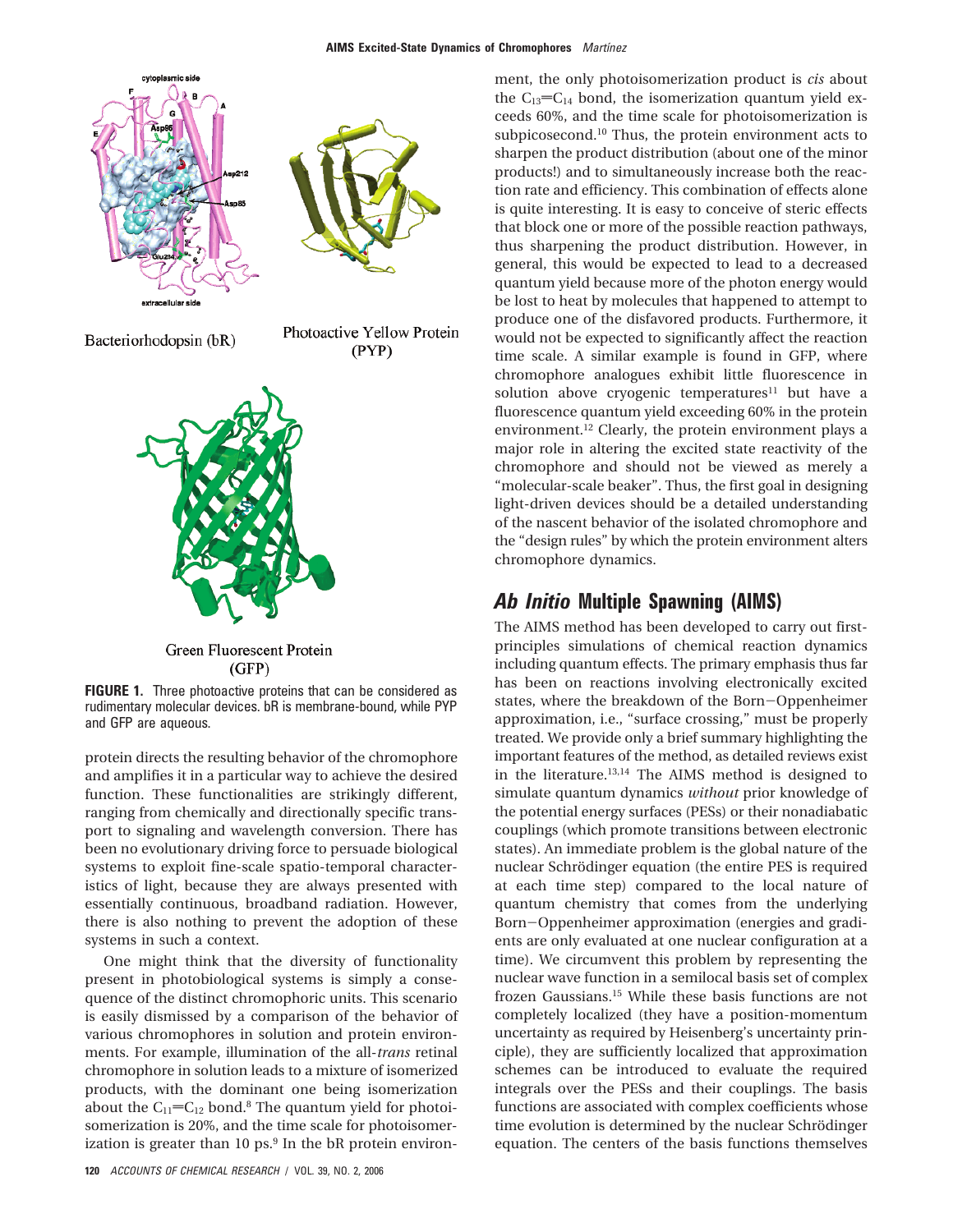

#### Time  $\rightarrow$

**FIGURE 2.** Schematic description of the multiple spawning method. The nuclear wave function is represented as a superposition of Gaussian wave packets, and the basis set increases as nonadiabatic regions are encountered (like the conical intersection shown here). The Gaussian basis functions follow classical trajectories. The population (indicated schematically by the heights of the Gaussian wave packets) is transferred between trajectory basis functions by the solution of the nuclear Schrödinger equation, which couples all of the basis functions. In the AIMS method, the potential energy surfaces are calculated simultaneously with the dynamical evolution, as needed.

move along classical trajectories, and an adaptive basis set expansion technique ("spawning") is used to account for quantum effects such as tunneling and electronic curve crossing. The method is shown in schematic form in Figure 2. This figure also provides a picture of a conical intersection, a true degeneracy of two adiabatic electronic states. These conical intersections are now known to play a major role in nonradiative decay from excited electronic states<sup>16-18</sup> and bear a certain resemblance to transition states in ground-state chemical reactions. As time progresses in Figure 2, the initial basis function (starting on the upper electronic state) approaches a conical intersection. New basis functions are introduced ("spawned") on the lower electronic state as needed. The nuclear Schrödinger equation is solved in this time-evolving, nonorthogonal basis set and thus dictates the fraction of the population associated with each of the basis functions. Figure 2 emphasizes the description of the multiple spawning aspects of the nuclear dynamics. It does not provide a good sense of the fact that, in AIMS, the electronic Schrödinger equation is being solved simultaneously; therefore, the PESs and their gradients are only known at a few points at any given time.

## **Ethylene**s**Paradigm for Photoinduced** *cis*-*trans* **Isomerization**

The textbook picture of photoinduced *cis*-*trans* isomerization $19$  is largely based on torsion as the reaction coordinate. Torsion is favored on the excited electronic state because of both electronic kinetic energy and Coulombic repulsion effects. Importantly, the energy gap between the lowest singlet excited electronic state and the ground state at a rigidly twisted geometry is greater than 1 eV in ethylene. This remains true even if one allows for relaxation of C-H bond lengths and <sup>∠</sup>HCH bond angles and for any reasonable electronic structure method, e.g., complete active space self-consistent field<sup>20</sup> (CASSCF), multireference configuration interaction (MRCI), or perturbation-theory corrected CASSCF<sup>21</sup> (CASPT2). The difficulty with this finding in the context of the conventional photochemical mechanism is that the electronic relaxation in small conjugated molecules is known to be very fast, on the order of a few hundred femtoseconds. However, the rate of electronic curve crossing in the presence of such a large gap (greater than 1 eV) would certainly exceed picosecond time scales. Of course, the large  $S_0/S_1$  gap after

torsional relaxation does not preclude a smaller gap after further relaxation. As one might anticipate from the foregoing discussion, there is a conical intersection involved at a geometry that requires further distortion of the molecule. Our previous AIMS simulations have shown that the electronic quenching is complete in somewhat less than 200 fs and that a minimal model for the photoisomerization mechanism must include both torsion and pyramidalization (sp3 hybridization) about one of the carbon atoms.14,22-<sup>24</sup> These two distortions figure prominently in the minimal energy conical intersection (MECI) geometry of ethylene.

Pyramidalization reflects the stabilization of a zwitterionic  $H_{22}C=CH^+$  structure that is strongly reminiscent of the "sudden polarization" ideas advanced by Salem.25 However, the "suddenness" is not particularly important here, and it was not previously recognized that the minimal energy point on  $S_1$  was a conical intersection. The charge-transfer character involved in the excited-state dynamics is clearly evident in Figure 3, where we show the natural orbitals of the electronic wave function (MRCI) along the center of a representative trajectory basis function. Furthermore, the electronic character switches from zwitterionic to covalent and back again during the dynamics. The PESs shown in the left panel of Figure 4 make the origin of this behavior clear; the excited-state surface has four symmetry-equivalent wells corresponding to pyramidalization up or down for the left or right carbon atom (only two of these wells, corresponding to pyramidalization of the left and right carbon atoms, are shown because of graphical constraints). Figure 4 shows adiabatic potential energy surfaces, and consequently, the electronic character can be different at different points along the excited-state surface. In comparison with Figure 3, one can determine that the electronic character is chargetransfer-like (doubly occupied orbital localized on one of the carbon atoms) near the twisted and pyramidalized geometries that characterize the excited-state "minima", while the electronic character is more like a single excitation ( $\pi \rightarrow \pi^*$ ) in the Franck-Condon region.

In the right panel of Figure 4, we show the effect of a surrounding point charge. Because the pyramidalized carbon atom is negatively charged, a surrounding positive point charge biases the photochemical mechanism such that pyramidalization about the carbon closest to the point charge is favored. In the context of ethylene, this is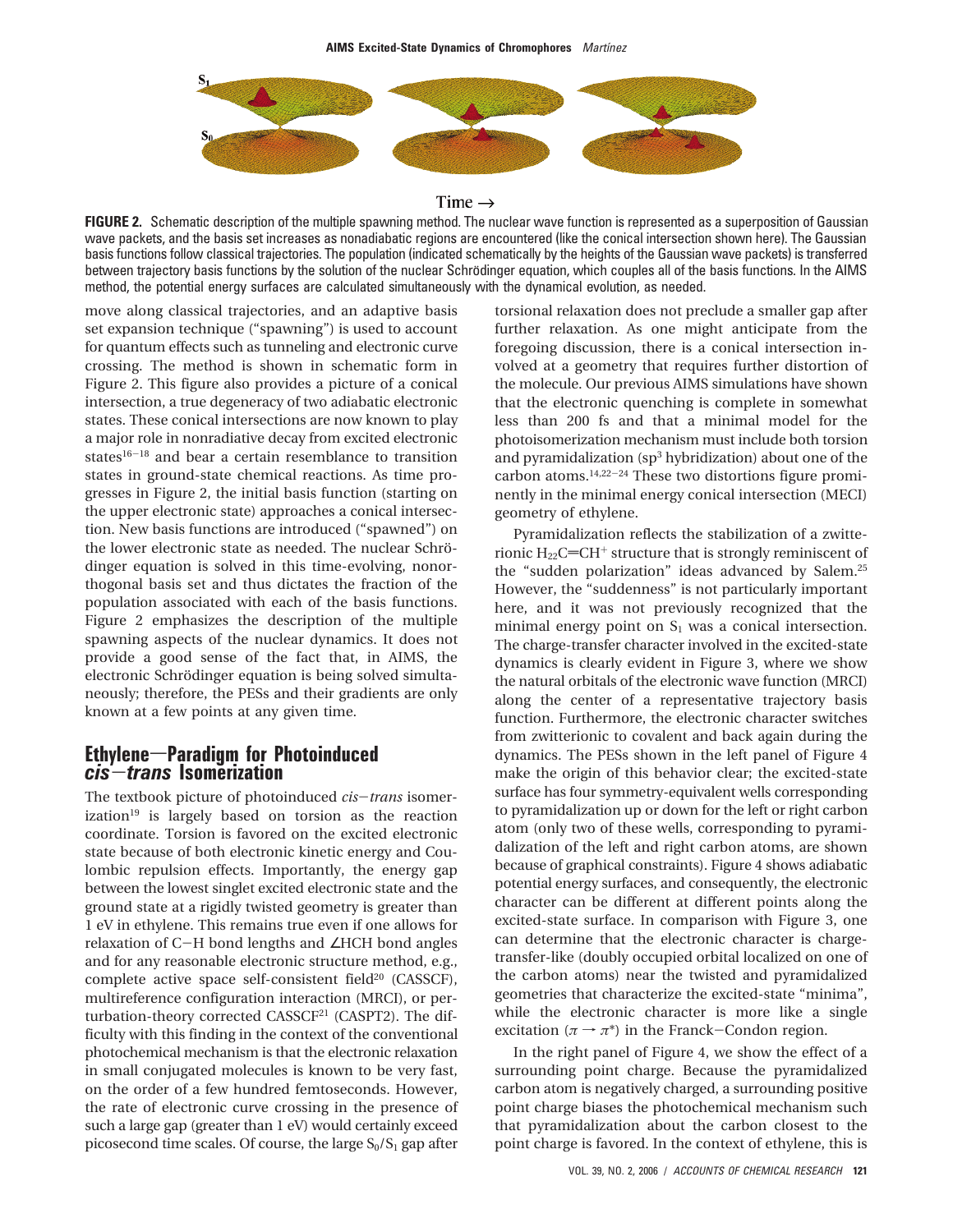

**FIGURE 3.** Snapshots of the *π* and *π*\* natural orbitals during a representative AIMS simulation of ethylene photodynamics. The occupation number (rounded to the nearest integer) of each orbital is indicated by the arrows on the energy level diagram to the left of each snapshot. The intramolecular electron-transfer character of the excited-state dynamics is evident as well as the pronounced pyramidalization about one of the carbon atoms.

not particularly fruitful; the final products resulting from pyramidalization of the left and right carbon atoms are indistinguishable. However, such is no longer the case when the ethylene molecule is appropriately substituted or, more importantly, when there are multiple bonds about which isomerization can occur.

A critical reader might ask at this point whether there is any evidence that the AIMS procedure is sufficiently accurate. Certainly, there are approximations that might be important in certain cases. For example, there is limited accounting of wave packet spreading because the nuclear basis functions are of the frozen Gaussian form. Spreading of the wave packet can be described by population transfer between basis functions on the same electronic surface, and such effects are observed. However, a complete description of this effect would require very large nuclear basis sets. Similarly, the electronic structure treatment itself is necessarily less accurate than what could be employed in locating stationary points such as excited-state minima or MECI geometries. For this reason, it is important to note that we use an iterative procedure for AIMS simulations where the dynamics at a given level of theory is validated by characterization of the potential energy surfaces using a higher level of theory. The best quantitative assessment of the expected accuracy of the method is thus obtained by direct comparison to experiments. We do not go into details here but simply point out some previous results.

The AIMS results for photoisomerization of ethylene have been compared to pump-photoionization probe measurements to arrive at a predicted signal lifetime<sup>14</sup> of 30 fs, compared to the experimentally observed<sup>26</sup> 30  $\pm$  15 fs. In this case, it was particularly important to model the experimental signal directly, because the observed lifetime does not correspond to the time when the wave packet is on the  $S_1$  excited state (the wave packet leaves the ionization region while still on the  $S_1$  excited state). We have also exploited the fact that nuclear wave functions are available in AIMS to compute electronic absorption spectra of ethylene, again in good agreement with the experiment.27,28 Further comparisons for other molecules have been described in the literature, and more are underway. Finally, we have investigated the ground- and excited-state PESs of ethylene using more accurate electronic structure methods including dynamic electron

correlation effects<sup>23,28</sup> The essential features of the PESs as emphasized above are robust to improvements in the quantum chemical treatment.

The further question that one is naturally inclined to ask is whether the importance of the charge-transfer state and pyramidalization of a carbon atom are generic in photoisomerization or whether these are instead specific to ethylene. Investigation of a variety of other isomerizing molecules such as stilbene and the GFP and PYP chromophores supports the idea that these are generic features.29-<sup>31</sup> One notable difference is that the absolute minimum on the lowest singlet excited state is *not* a conical intersection in these cases, as it is in ethylene. This has significant consequences as detailed for GFP chromophore below. Furthermore, calculations of MECI geometries in retinal show no evidence for pyramidalization.32 Nevertheless, charge transfer is also an important component of the electronic states involved at the MECI in retinal. The coordinate that tunes the energy of the charge-transfer state in retinal is  $C=N$  stretching instead of pyramidalization. This can be expected on chemical grounds; the important feature for all of the isomerizing molecules that we have discussed is that access to a charge-transfer state is required to reach low-energy conical intersections connecting the ground and excited states. When heteroatoms are present, it is not surprising that the preferred distortion that accomplishes stabilization of the charge-transfer excited state is no longer pyramidalization of a carbon atom but instead involves relative motion of atoms with differing electronegativity.

The connection between charge-transfer states, MECI geometries, and surrounding point charges is also made clear by searching for MECIs in a retinal analogue in the presence of the Cl<sup>-</sup> anion. The results are shown in Figure 5, for two MECIs involving twisting about the  $C_{11} = C_{12}$  and  $C_{13}$ = $C_{14}$  bonds. The Cl<sup>-</sup> counterion follows the isomerization, or equivalently, if the Cl<sup>-</sup> counterion were fixed, it would bias the excited-state reaction path to twist about the closest isomerizable bond. Indeed, inspection of the X-ray structures for  $bR^{33}$  and rhodopsin<sup>34</sup> indicates in both cases the presence of two ionized residues, not involved in salt bridges, near the retinal chromophore: Asp85/ Asp212 and Glu113/Glu181 for bR and rhodopsin, respectively. In both proteins, one of these (Asp85/Glu113) is closest to the proton of retinal (mediated by a hydrogen-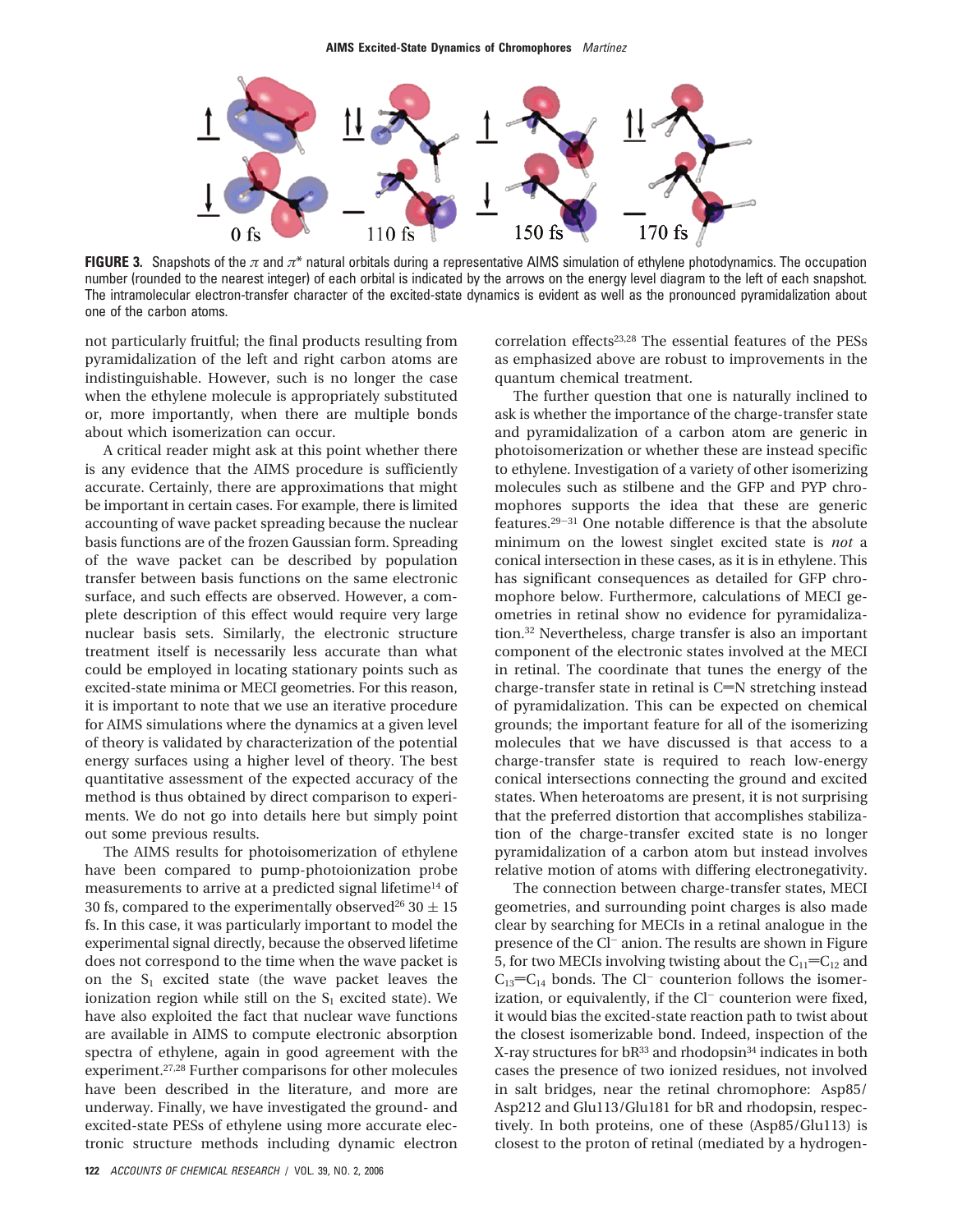

**FIGURE 4.** Ground- and excited-state potential energy surfaces for isolated ethylene (top) and ethylene in the field of a point charge (bottom), computed with a state-averaged CASSCF(2/2) wave function. The photoisomerization mechanism is schematically indicated with arrows and in both cases involves twisting about the  $C=C$  bond and pyramidalization of one of the carbon atoms. Positive and negative pyramidalization angles indicate pyramidalization of the left or right carbon atoms, respectively. The presence of a positive point charge (3 Å away from the left carbon atom) leads to stabilization of one of the charge-transfer states and biases the photoisomerization mechanism such that the left carbon atom is more likely to pyramidalize.



**FIGURE 5.** Optimized S<sub>1</sub>/S<sub>0</sub> MECI geometries for a retinal chromophore analogue surrounded by a Cl<sup>-</sup> point charge (magenta). The SA-2-CASSCF(10/10) method was used with a 6-31G\* basis set. Bond lengths (Å) are shown, with the bond length and dihedral angle associated with the isomerized bond in bold. Notice that the lowest energy MECI is twisted about the bond closest to the  $Cl^-$  anion.

bonded crystallographic water molecule in bR) and the other (Asp212/Glu181) is closest to the bond about which retinal photoisomerizes  $(C_{13}=C_{14}$  in bR and  $C_{11}=C_{12}$  in rhodopsin). One can speculate that one of the ionized residues plays a role as a counterion for the protonated Schiff base and that the other plays a role in tuning bond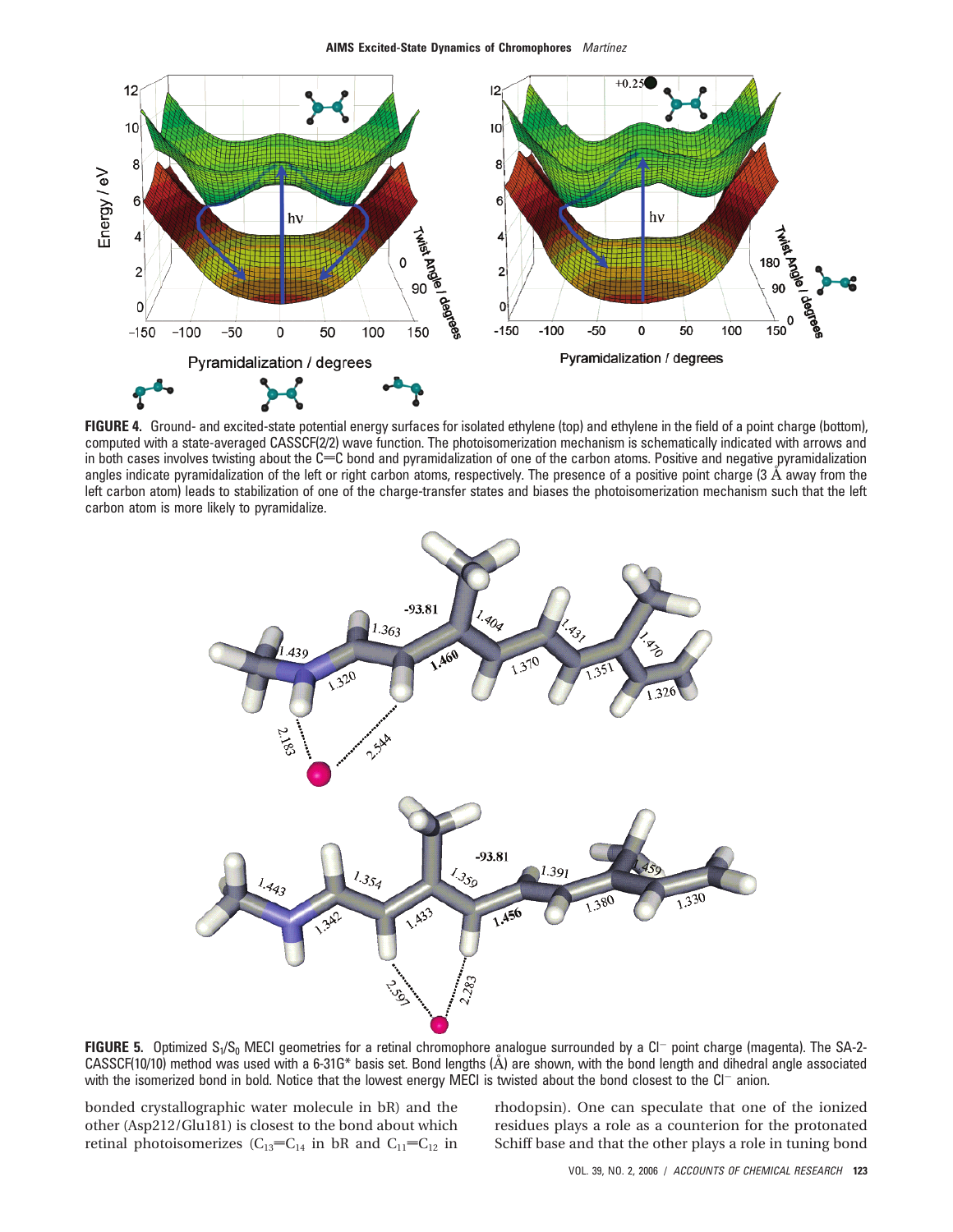selectivity. Interestingly, the dark-adapted form of retinal in rhodopsin is 11*-cis*, implying that isomerization would occur around  $C_{11} = C_{12}$  even in the absence of a tuning charge. Nevertheless, the surrounding ionized residue is predicted to accelerate the reaction and enhance the quantum yield for isomerization.

### **"Nearly"** *Ab Initio* **Multiple Spawning**

To investigate the role of condensed phase and/or protein environments in photoisomerization dynamics, it is currently necessary to invoke some approximations beyond those in AIMS. Specifically, we must be able to compute ground- and excited-state PESs many times if we are to follow the dynamical evolution. It is not currently feasible to calculate the excited-state energy of a protein for even a single geometry with *ab initio* methods, much less the many thousands that are necessary for AIMS. To extend our simulations beyond isolated molecules, we use a combination of reparametrized multireference semiempirical and hybrid quantum mechanical/molecular mechanical (QM/MM) methods. Semiempirical methods, such as  $AM1<sup>35</sup>$  have a long history in chemistry but have primarily been parametrized and used for ground electronic states. These methods use minimal valence basis sets, neglect some of the two-electron integrals, and parametrize other integrals. However, they retain a wavefunction-based picture, and thus, it should not be surprising that many concepts from *ab initio* quantum chemistry are applicable. For example, the multireference character of the electronic wave function is necessary for accurate depiction of the PESs around conical intersections because there are at least two electronic states that are exactly degenerate at these points. Thus, we use a modified semiempirical method that is intended to mimic stateaveraged CASSCF as closely as possible. Static electron correlation (near-degeneracy) effects are thus treated directly. The parametrization of the integrals is adjusted by direct comparison to *ab initio* methods for a given molecule. If it is possible to model the effects of dynamic electron correlation through the semiempirical parametrization, this procedure can be expected to be quite accurate. In a number of molecules, we have found this to be the case. Our work thus far has adjusted the parameters for each different molecule, but we are also investigating the degree to which transferability can be achieved. An example of the kind of accuracy that can be achieved with few *ab initio* data points (electronic excitation energies at  $S_0$  minima and relative energies of  $S_1/S_0$ MECIs) is shown for the neutral form of the GFP chromophore in Figure 6. The improved semiempirical method is significantly closer to the *ab initio* CASPT2 results (which include both static and dynamic electron correlation effects) than state-averaged CASSCF. At the same time, the semiempirical method is at least an order of magnitude less computationally expensive than the CASS-CF method (and more than 2 orders of magnitude less costly than CASPT2).

The QM/MM decomposition has been introduced nearly 3 decades ago<sup>36</sup> and has seen renewed interest in



**FIGURE 6.** Comparison between reparametrized multireference semiempirical  $(\cdots)$  S<sub>0</sub> and S<sub>1</sub> PESs along S<sub>1</sub>-coordinate-driving paths (optimizing all coordinates except for the indicated torsion angle on the  $S_1$  PES) with the corresponding PESs from SA-2-CAS(2,2) (-) and CASPT2 (- - -). The semiempirical and CASSCF paths are optimized separately. The CASPT2 results are obtained along the CASSCF-optimized paths. The zero of energy is in all cases chosen to be the  $S_0$  minimum at the respective level of theory.

the last 10 years.<sup>37</sup> We will not go over the method in any great detail but simply state that the idea is to exploit the locality that is often observed in chemistry. In the case of photochemistry, there is usually a relatively small molecule (or part of a molecule) that is directly involved in the electronic excitation. If the influence of the surroundings is primarily described as a combination of steric and electrostatic effects, it can be modeled with an empirical force field such as CHARMM<sup>38</sup> or AMBER.<sup>39</sup> The chromophoric part of the molecule can then be modeled quantum mechanically, with either an *ab initio* or semiempirical wave function.

# **GFP Chromophore**s**Influence of Aqueous Solvent**

We have implemented the reparametrized multireference semiempirical method within a QM/MM context and interfaced this with multiple spawning dynamics.<sup>29,40,41</sup> We turn now to an example that illustrates the role of aqueous solvent, a disordered polarizable environment. We have carried out "nearly" AIMS simulations (using the improved semiempirical and QM/MM methods to generate the PESs and their couplings in place of more costly *ab initio* methods) of the excited-state dynamics in the neutral form of GFP chromophore (see the inset to Figure 6) after photoexcitation to the  $S_1$  state. As mentioned in the Introduction, this chromophore is known not to fluoresce significantly in solution environments. However, the lifetime for fluorescence decay has been measured using ultrafast spectroscopy, and the dominant component was found to be 70 fs.<sup>42</sup>

In Figure 7, we show the results of "nearly" AIMS dynamics for the population on the excited electronic state in both the isolated molecule and in an aqueous environment (microsolvated cluster of 151 water molecules mod-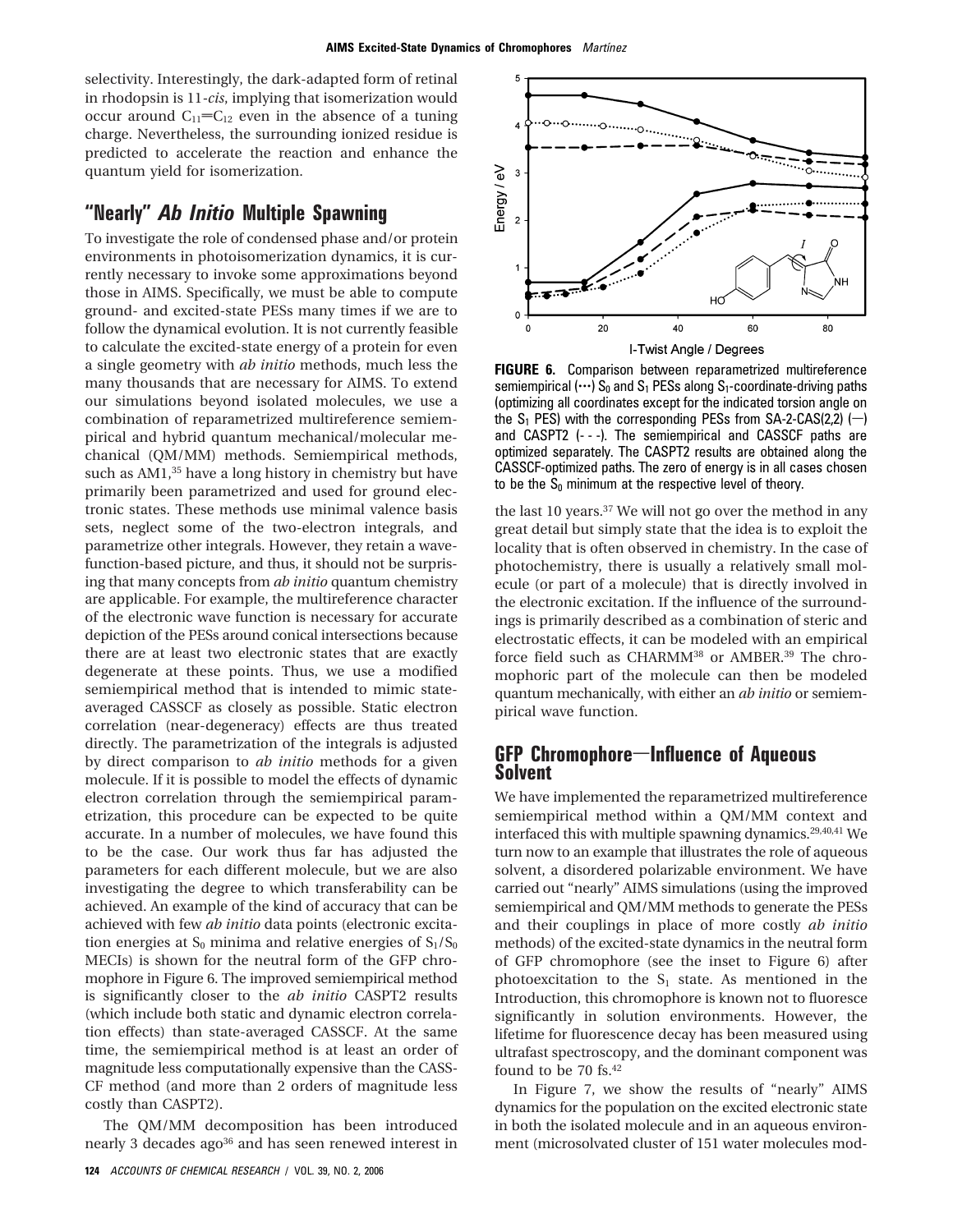

**FIGURE 7.** Excited-state population as a function of time for the neutral form of the GFP chromophore in vacuum (red) and microsolvated aqueous (blue) environments. The dotted lines refer to individual runs, and the dark lines represent the averaged behavior.

eled with the SPC43 force field). The difference in the excited-state lifetime is quite dramatic, with the aqueous environment accelerating the return to the ground state by at least an order of magnitude. This should not be unexpected in view of the comments made above. A polarizable environment can play the same role as a discrete charge in stabilizing the charge-transfer state and thus enabling access to the MECI that controls excitedstate decay. This is shown in Figure 8, where we compare the ground- and excited-state energies at the minima on  $S_0$  and  $S_1$  and the  $S_0/S_1$  MECI. Most important to note is that the  $S_0/S_1$  MECI becomes the absolute minimum on  $S_1$  upon solvation, while this MECI is roughly 0.3 eV above a twisted  $S_1$  minimum in the isolated molecule. While one might be tempted to point out that the isolated molecule behaves more like the protein-bound chromophore than the solvated chromophore, this should be avoided. Although the excited-state lifetime is longer in both protein and vacuum compared to aqueous solution, the isolated chromophore will not fluoresce at all in the energy region where GFP fluoresces because the  $S_1$  minimum is twisted. Note the  $S_0/S_1$  gap at the  $S_1$  minimum, which is 0.7 eV, corresponds to emission in the infrared  $(1.8 \mu m)$ . The fluorescent geometry in the protein environment is almost certainly a planar form of the chromophore. It remains to be determined whether electrostatic effects also play a role in the stabilization of such a planar form and to what extent they also stabilize or destabilize the MECI, which would quench fluorescence.

### **Summary and Future Outlook**

We have shown that a charge-transfer state forms the "doorway" to efficient radiationless decay in cis-trans



Aqueous solvation dramatically decreases the excited-state lifetime. **FIGURE 8.** Effect of aqueous microsolvation on the energies (in eV) of important geometries in the photoisomerization of the neutral form of GFP chromophore. For the isolated chromophore, the twisted  $S_1$  minimum geometry is distinct from the  $S_0/S_1$  MECI and roughly 0.3 eV lower in energy. However, the  $S_0/S_1$  MECI becomes the absolute minimum on  $S_1$  after solvation.

isomerization. Thus, the outcome of the isomerization process can be controlled by tuning the surrounding electric field. We were able to understand this process in detail using the AIMS method, which avoids any preconceptions about the ground- and excited-state PESs and solves the nuclear and electronic Schrödinger equations simultaneously. Using QM/MM and reparametrized multireference semiempirical methods, we showed that it is possible to model excited-state dynamics for large chromophores in solvent and protein environments. One should be able to begin designing optomechanical systems using the insights that we have gained concerning the isomerization process. The ideal place to begin is by redesigning existing photoactive proteins. For example, one could predict mutations in GFP that would quench or enhance fluorescence. Alternatively, one could imagine mutated forms of bR that would isomerize about a different bond than usual. Looking further into the future, one could construct and introduce nonnatural amino acids that would create a dipolar field upon photoexcitation. If these were addressable separately from the chromophore (absorbing at different wavelengths), sequences of pulses could be designed that would lead to multifunctional behavior. Because of the flexibility of AIMS and the QM/MM extensions, we believe that purely computational design is now possible (provided that the mutations are not so severe as to render the folding of the protein questionable). It remains to prove this by